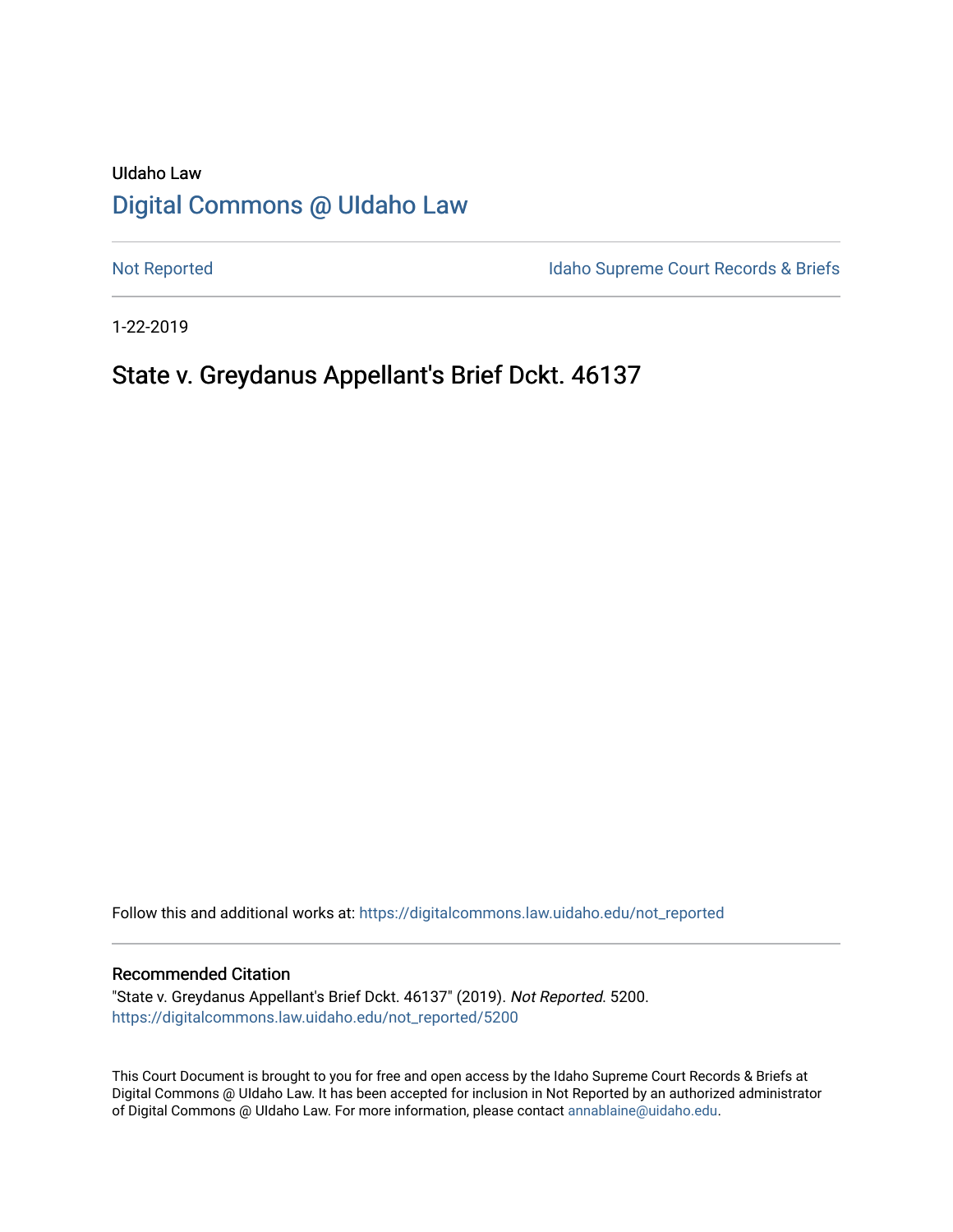Electronically Filed 1/22/2019 2:38 PM Idaho Supreme Court Karel Lehrman, Clerk of the Court By: Brad Thies, Deputy Clerk

#### **IN THE SUPREME COURT OF THE STATE OF IDAHO**

**STATE OF IDAHO, )**

**Plaintiff-Respondent, )**

**v. )**

**ARTHUR GREYDANUS, ) APPELLANT'S BRIEF**

**Defendant-Appellant. )**

**) NO. 46137-2018**

**) BONNER COUNTY NO. CR-2017-4855**

#### **BRIEF OF APPELLANT** \_\_\_\_\_\_\_\_\_\_\_\_\_\_\_\_\_\_\_\_\_\_\_\_

\_\_\_\_\_\_\_\_\_\_\_\_\_\_\_\_\_\_\_\_\_\_\_\_

**)**

**)**

)

### **APPEAL FROM THE DISTRICT COURT OF THE FIRST JUDICIAL DISTRICT OF THE STATE OF IDAHO, IN AND FOR THE COUNTY OF BONNER**

\_\_\_\_\_\_\_\_\_\_\_\_\_\_\_\_\_\_\_\_\_\_\_\_

**HONORABLE BARBARA A. BUCHANAN District Judge**

\_\_\_\_\_\_\_\_\_\_\_\_\_\_\_\_\_\_\_\_\_\_\_\_

**ERIC D. FREDERICKSEN KENNETH K. JORGENSEN State Appellate Public Defender Deputy Attorney General I.S.B. #6555 Criminal Law Division**

**JENNY C. SWINFORD Boise, Idaho 83720-0010 Deputy State Appellate Public Defender (208) 334-4534 I.S.B. #9263 322 E. Front Street, Suite 570 Boise, Idaho 83702 Phone: (208) 334-2712 Fax: (208) 334-2985 E-mail: documents@sapd.state.id.us**

**ATTORNEYS FOR ATTORNEY FOR DEFENDANT-APPELLANT PLAINTIFF-RESPONDENT**

**P.O. Box 83720**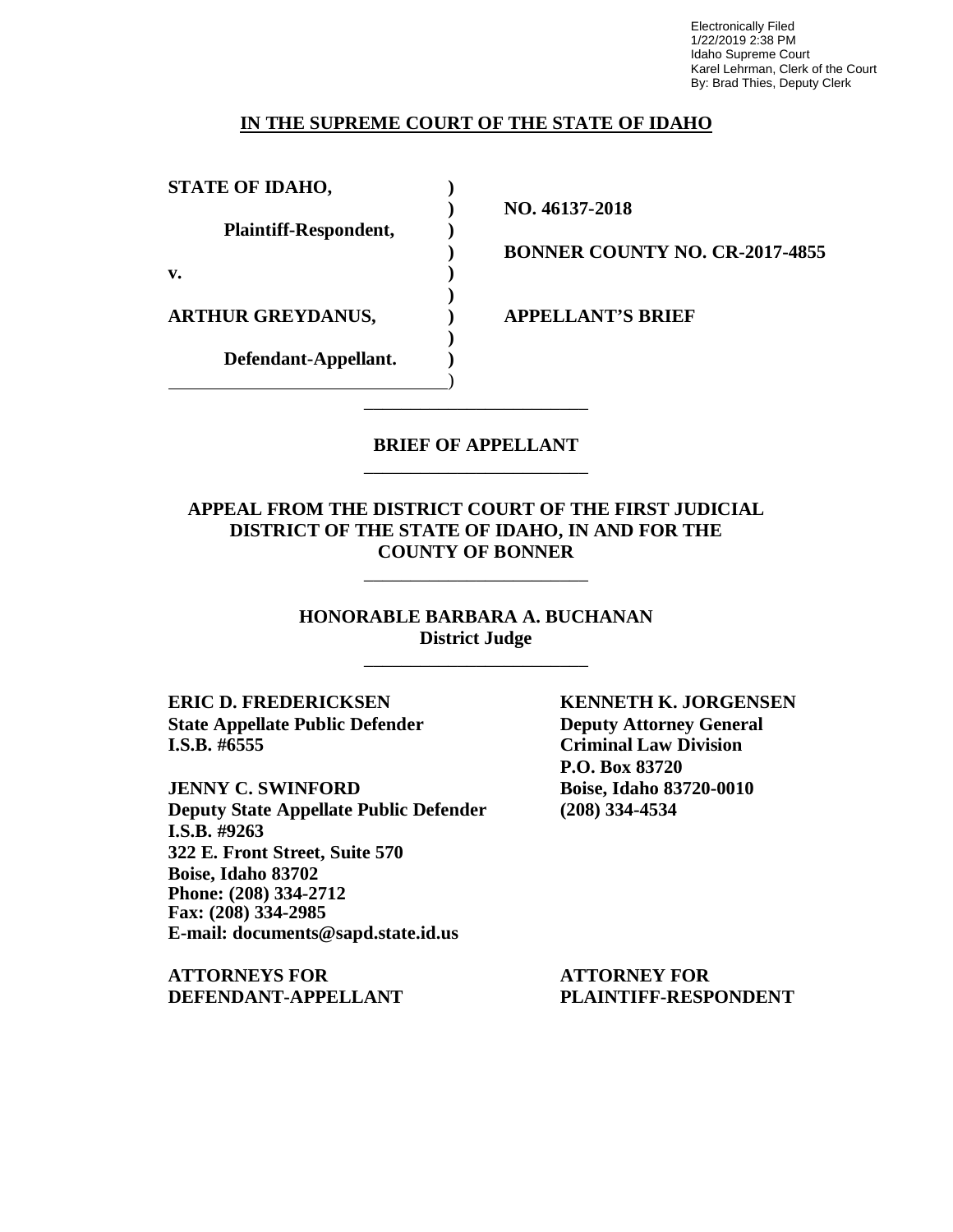## **TABLE OF CONTENTS**

## **PAGE**

| Statement of the Facts and                                            |
|-----------------------------------------------------------------------|
|                                                                       |
|                                                                       |
| The District Court Abused Its Discretion By Ordering Mr. Greydanus To |
|                                                                       |
|                                                                       |
| C. The State Did Not Establish Causation For Mr. Bailey's Life        |
|                                                                       |
|                                                                       |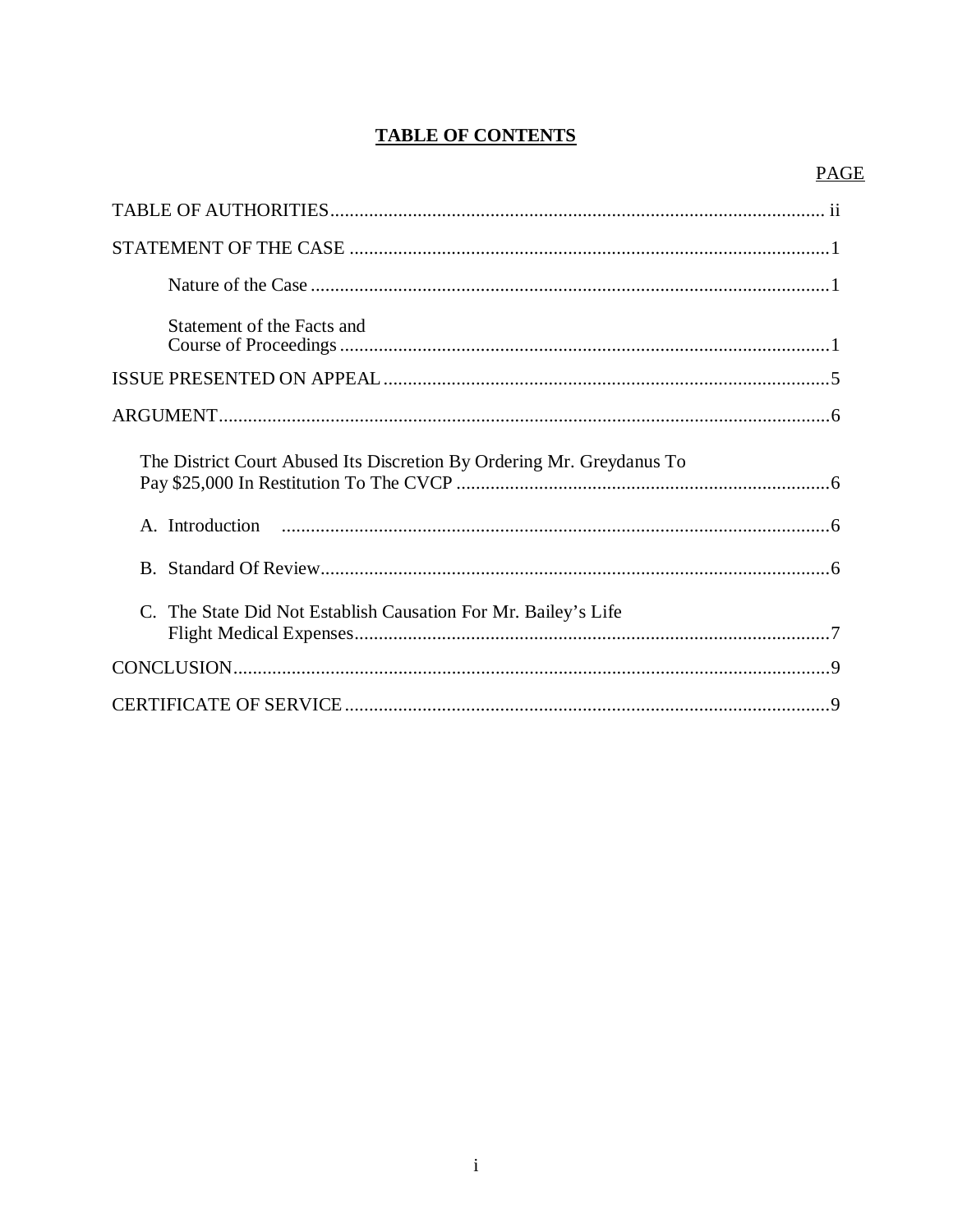## **TABLE OF AUTHORITIES**

## Cases

| <b>Statutes</b> |
|-----------------|

## **Additional Authorities**

|--|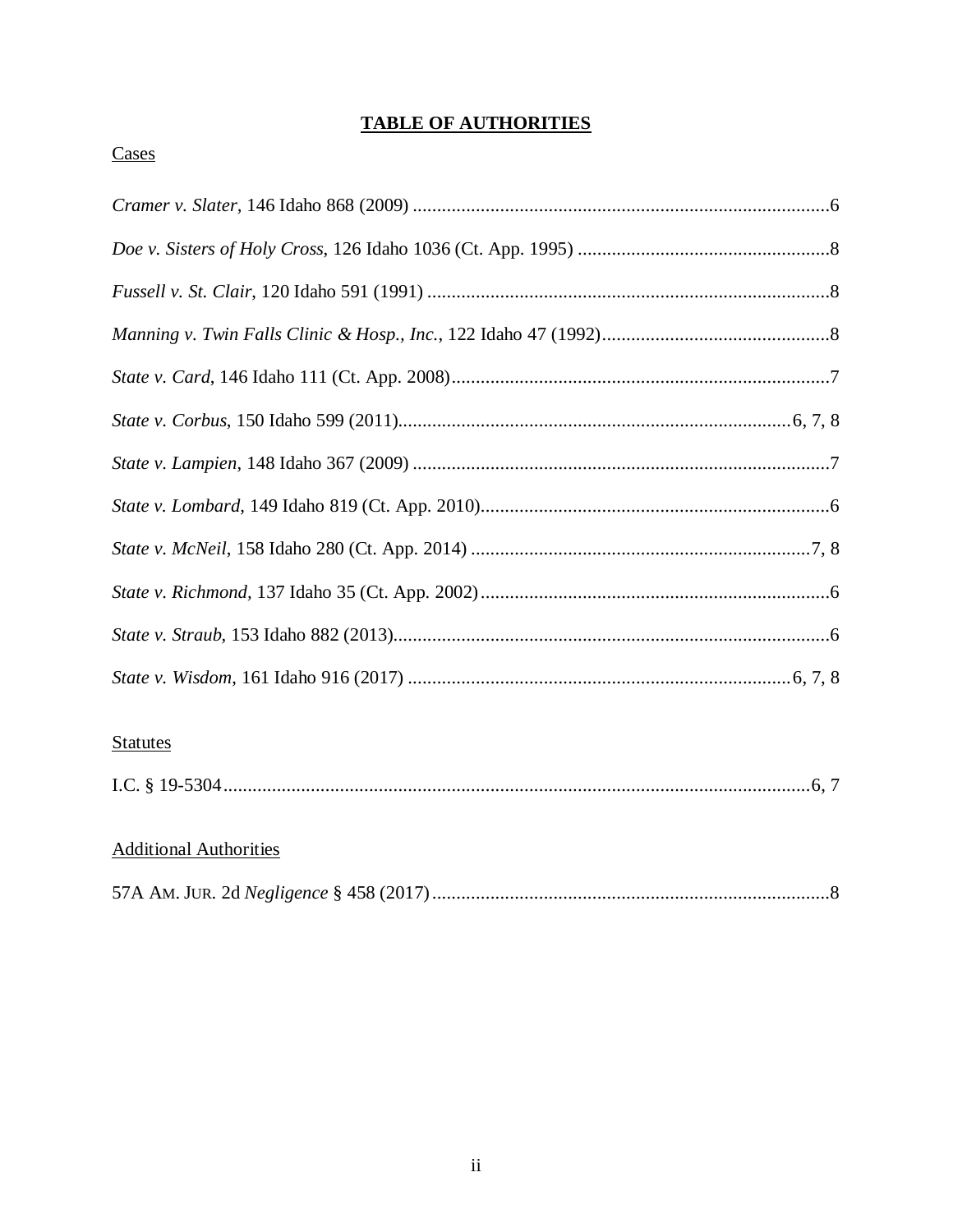#### STATEMENT OF THE CASE

#### Nature of the Case

Arthur Greydanus challenges the district court's order for him to pay \$25,000 in restitution to the Crime Victims Compensation Program.

#### Statement of Facts and Course of Proceedings

In August 2017, the State filed a Criminal Complaint alleging Mr. Greydanus committed the crime of aggravated battery for striking Jimmy Bailey with a stick. (R., pp.20–21.) According to law enforcement's affidavit of probable cause, Mr. Greydanus and his son, Joseph, got into a fight with Mr. Bailey and two other men.<sup>[1](#page-4-0)</sup> (R., pp.17–18.) Mr. Bailey had driven to the Greydanus residence to deliver their mail, and Joseph kicked Mr. Bailey's truck. (R., pp.17–18.) Mr. Bailey confronted Joseph. (R., p.18.) During the ensuing altercation, Mr. Greydanus hit Mr. Bailey in the head with a stick, and then two other men tackled Mr. Greydanus. (R., p.18.) Mr. Bailey held Mr. Greydanus while the two men beat him. (R., p.18.) Joseph then retrieved his gun and fired it into the air. (R., p.18.) Joseph also pointed his gun at one of the men. (R., p.18.) Joseph may have used a knife and a baseball bat during the fight as well. (R., p.18.) The two other men pointed their guns at Joseph. (R., p.18.) Eventually, law enforcement arrived and arrested Mr. Greydanus and Joseph. (R., p.18.) When law enforcement arrived, Mr. Bailey was laying on the ground not moving. (R., p.17.)

Mr. Greydanus waived a preliminary hearing, and the magistrate bound him over to district court. (R., pp.39, 41.) The State filed an Information charging Mr. Greydanus with aggravated battery. (R., pp.42–43.) In January 2018, Mr. Greydanus pled guilty to an amended

<span id="page-4-0"></span><sup>&</sup>lt;sup>1</sup> These men are all neighbors. (Tr. Vol. I, p.28 (p.16, Ls.2–16).)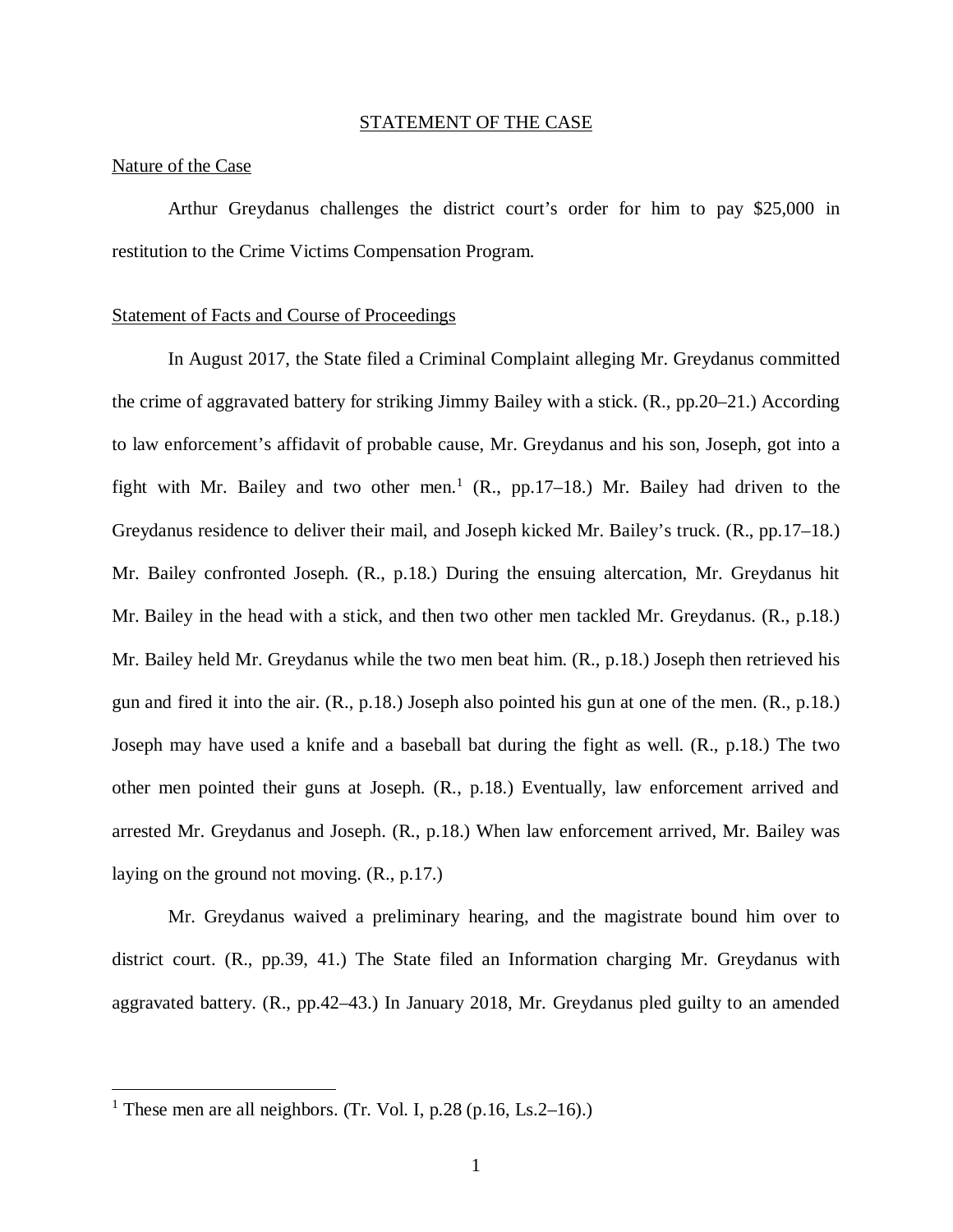charge of misdemeanor battery for causing a head injury to Mr. Bailey. (R., pp.79–80; Tr. Vol.

 $I^2$  $I^2$ , p.9 (p.8, Ls.1–8).)

Later in January, the district court held a sentencing hearing. (*See generally* Tr. Vol. I,

pp.17–29 (p.5, L.3–p.17, L.5).) Mr. Bailey made a statement:

. . . I, Jimmy Bailey, [and the two other men] feel that you have paid your time, Arthur, when you did time in Vietnam. We also understand the parental need to protect your son and the training you have had from Nam. Also, the physical and mental control Joseph has over you.

We also feel that if you were by yourself, none of this would have taken place. We would have had conflict but nothing we wouldn't be able to work out. We feel that --

THE COURT: Sir, if you want me to, we can copy that statement and I can read it.

MR. BAILEY: Put it this way. The trauma that both of these guys put me through, they need to get what they have coming. I feel we are being screwed from Joseph getting a misdemeanor battery. He tried to kill me three times.

I was unconscious, and even then he went at me with a knife and a gun and shot at a 14 year old. I now have epilepsy where I'm afraid it's gotten bad. I can't be alone for fear of going into another seizure.

I believe that we feel the plea of misdemeanor on Arthur's case, the misdemeanor battery and full restitution, Court-ordered psych. eval. and five years of counseling, but we do have questions.

Did you feel threatened when I showed up in my truck to deliver mail from the main house?

[DEFENSE COUNSEL]: You can't ask him any questions.

MR. BAILEY: Do you feel that Joseph has mental issues? If so then, why did you try to get him help?

Do you feel that Joseph has the same mental illness that your ex-wife has . . . ?

These guys had done this in California, and an officer stated that he fears for people that they come across. And now look at -- we all -- all four of us have

<span id="page-5-0"></span> $2$  There are two transcripts on appeal. The first, cited as Volume I, contains the entry of plea and sentencing hearings. The second, cited as Volume II, contains the restitution hearing.

In Volume I, the transcript pagination starts over at page one for the sentencing hearing. Accordingly, citations to Volume I will refer first to the pagination of the entire document (thirty-one pages in total) and then, in parentheses, the internal pagination of the transcript for that proceeding.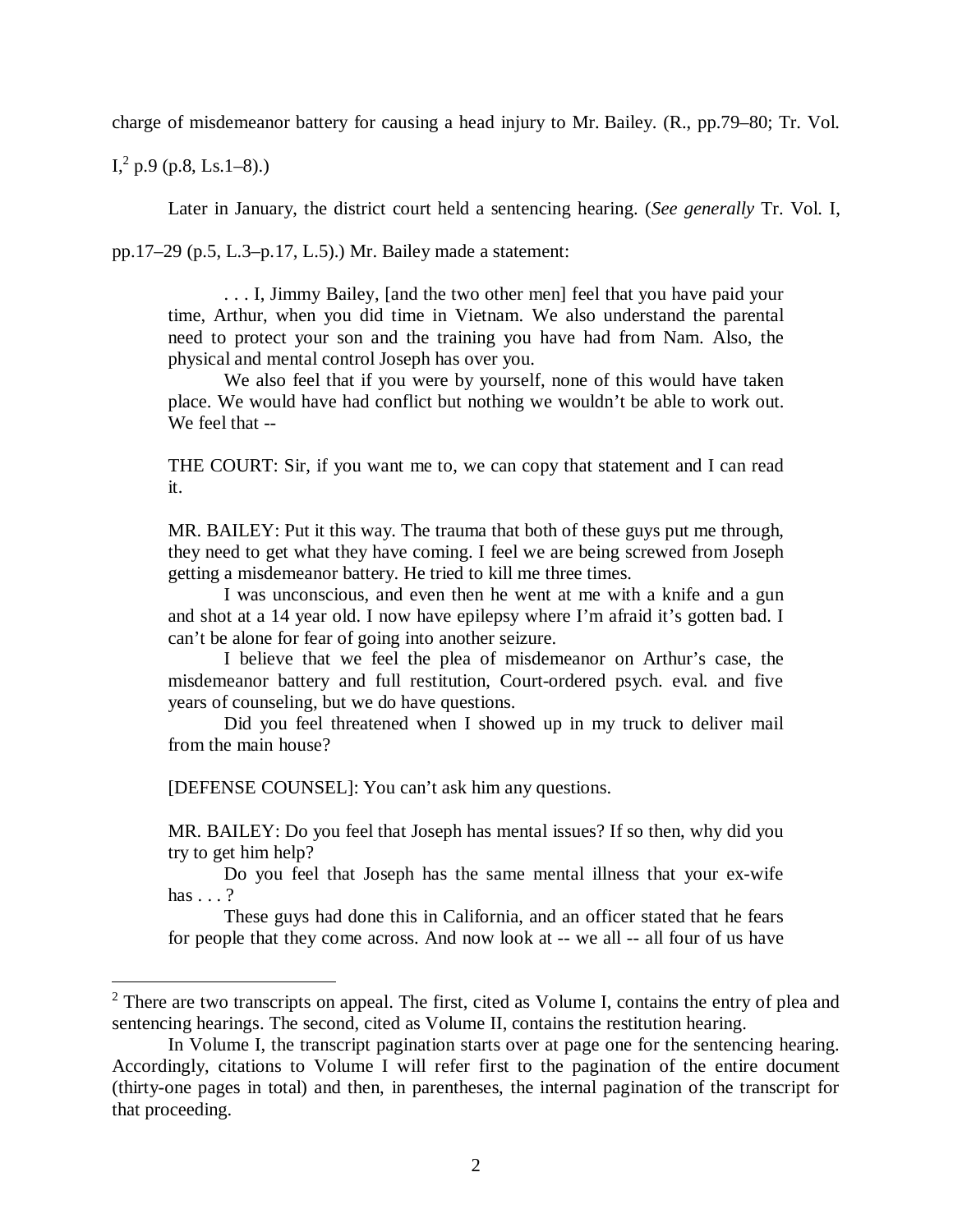pretty much gone through hell because of them, because they want to take advantage of people.

And Joseph and Art had -- Joseph mainly -- has their weapons back. They have a shotgun, an SKS. The 38 that was taken, they still have weapons. Where they're at, we don't know.

I'd kind of like to have the Court to make a fair and decisive decision on both of them. I wish I could speak more but I can't take this. But as far as Joseph is concerned, I want him to do prison because he's a danger to himself and to others as proven in the police report.

I was only there to deliver their mail, which I thought it was important, from the main house. And Joseph kicked my truck; and that's when it ensued.

And when I saw the weapons, I called for aid. I can't take much more of this until I get a final resolution. I have a \$50,000 bill because of them. I need resolution for this, please, Your Honor.

(Tr. Vol. I, pp.18–20 (p.6, L.12–p.8, L.21 (sic)).) The district court sentenced Mr. Greydanus to 180 days jail with 145 days suspended and credit for 35 days and two years of unsupervised probation. (Tr. Vol. I, p.26 (p.14, Ls.5–10); R., p.86.) The district court left the matter of restitution open. (Tr. Vol. I, pp.28–29 (p.16, L.25–p.17, L.4).)

On June 5, 2018, the district court held a joint restitution hearing in Mr. Greydanus's and Joseph's case. (R., p.92; Tr. Vol. II, p.6, Ls.4–8.) Joseph had pled guilty to assault. (Tr. Vol. II, p.14, Ls.14–15.) A financial recovery officer with the Crime Victims Compensation Program ("CVCP") testified. (Tr. Vol. II, p.9, L.9–p.13, L.22.) She testified that she compiled a payment summary sheet for Mr. Bailey's medical expenses. (*See* Tr. Vol. II, p.10, L.1–p.13, L.15.) The State also admitted the payment summary sheet. (Tr. Vol. II, p.14, Ls.11–12; *see* State's Ex. 1.) Mr. Bailey testified as well. (*See generally* Tr. Vol. II, p.15, L.22–p.30, L.5.) He testified that Arthur hit him in the head with a stick and Joseph hit him in the head with a baseball bat. (Tr. Vol. II, p.16, L.13–p.17, L.2.) He also testified that he has epilepsy and had seizures in the past, but this incident "made it worse." (Tr. Vol. II, p.18, L.24, p.26, L.25–p.27, L.5.) On crossexamination, Mr. Bailey testified that he had a neck and shoulder injury in May 2017 from a rollover accident in a 26-foot box truck. (Tr. Vol. II, p.27, L.12–p.28, L.11.) He also testified that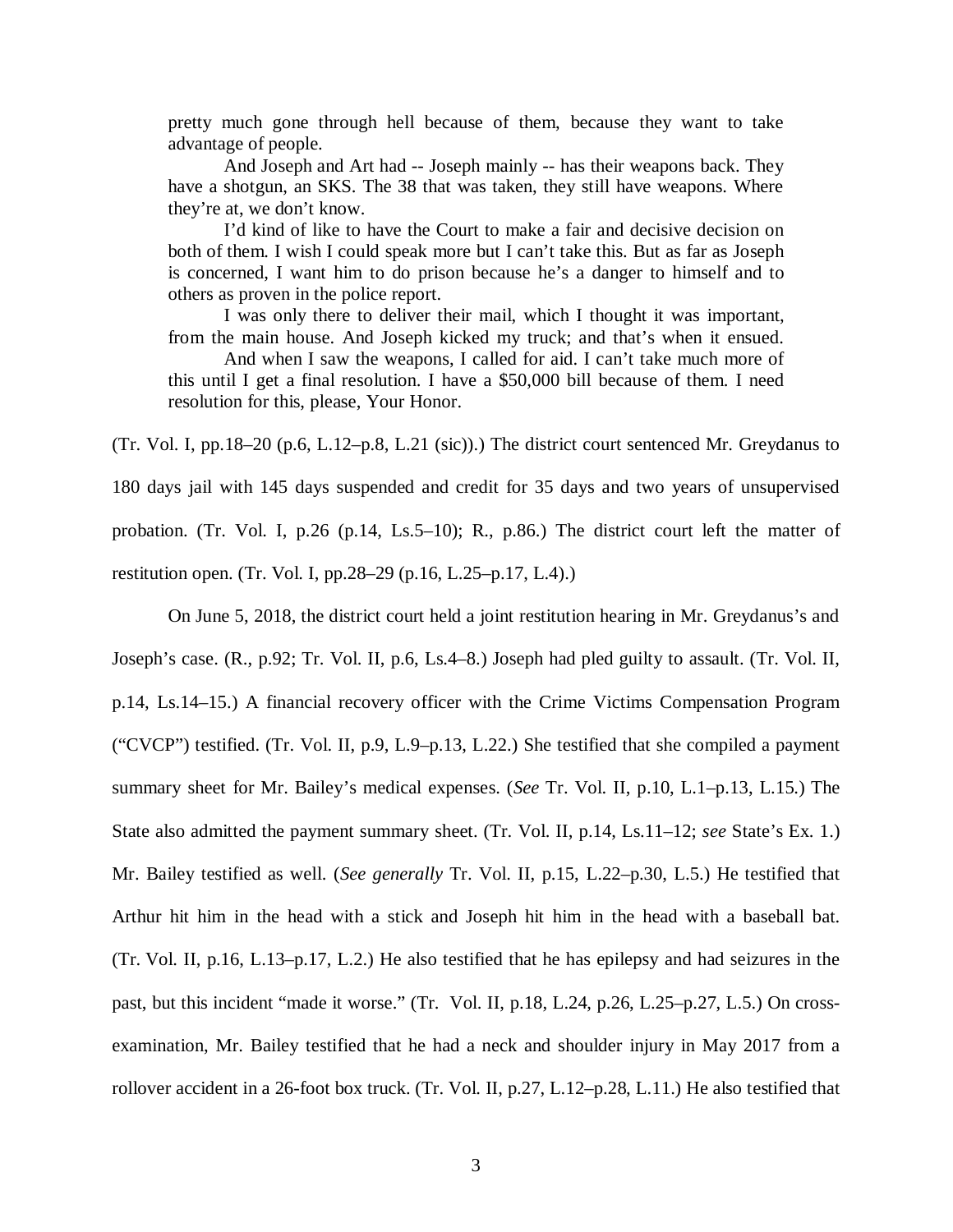he was life-flighted on the day after the incident with Mr. Greydanus and Joseph. (Tr. Vol. II,

p.28, L.21–p.29, L.2.)

After the presentation of evidence, the State requested \$25,000 in restitution, but deferred

to the district court whether Joseph could be liable to pay. (Tr. Vol. II, p.32, L.23–p.33, L.14.)

Mr. Greydanus objected to restitution:

Mr. Greydanus did plead to a misdemeanor battery, Judge. This was a quite a fiasco. It was mostly -- I would characterize it as mutual combat. Everybody was hitting, attacking everybody else, even Mr. Greydanus was injured. He had the ambulance come out and his arm was broken and he did obtain medical expenses also. That's not part of this restitution hearing.

Mr. Bailey indicated that he was not flight-lifted until the next day, Judge. And that gives concern for Mr. Greydanus, that is \$11,047 that he feels is an unnecessary expense that he should not be held accountable for because he was flight-lifted the next day. Anything could have happened between that night and the next day to cause injury or cause him to be life-flighted to Kootenai Medical. He does have a history of seizures most of his life, Judge, and we would ask you to consider not imposing that \$11,047.

And that's what we want to contest the most. We ask that this be joint and several. The victim testified that it was the baseball bat that he was hit in the head with by Mr. Greydanus' son, and Arthur used a stick.

(Tr. Vol. II, p.33, L.17–p.34, L.15.) Joseph argued that he should not be liable to pay because he pled guilty to assault. (Tr. Vol. II, p.34, L.17–p.35, L.10.) The district court ordered Mr. Greydanus to pay \$25,000 in restitution. (*See* Tr. Vol. II, p.35, L.11–p.37, L.10.) The district court did not order Joseph to be jointly and severally liable because Joseph "pled to misdemeanor assault and so . . . I can't find whether or not you touched Mr. Bailey." (Tr. Vol. II, p.36, Ls.12–14.)

On June 8, 2018, the district court issued an order of restitution for Mr. Greydanus to pay \$25,000 to the CVCP. (R., p.94.) Mr. Greydanus appealed. (R., pp.97–98.)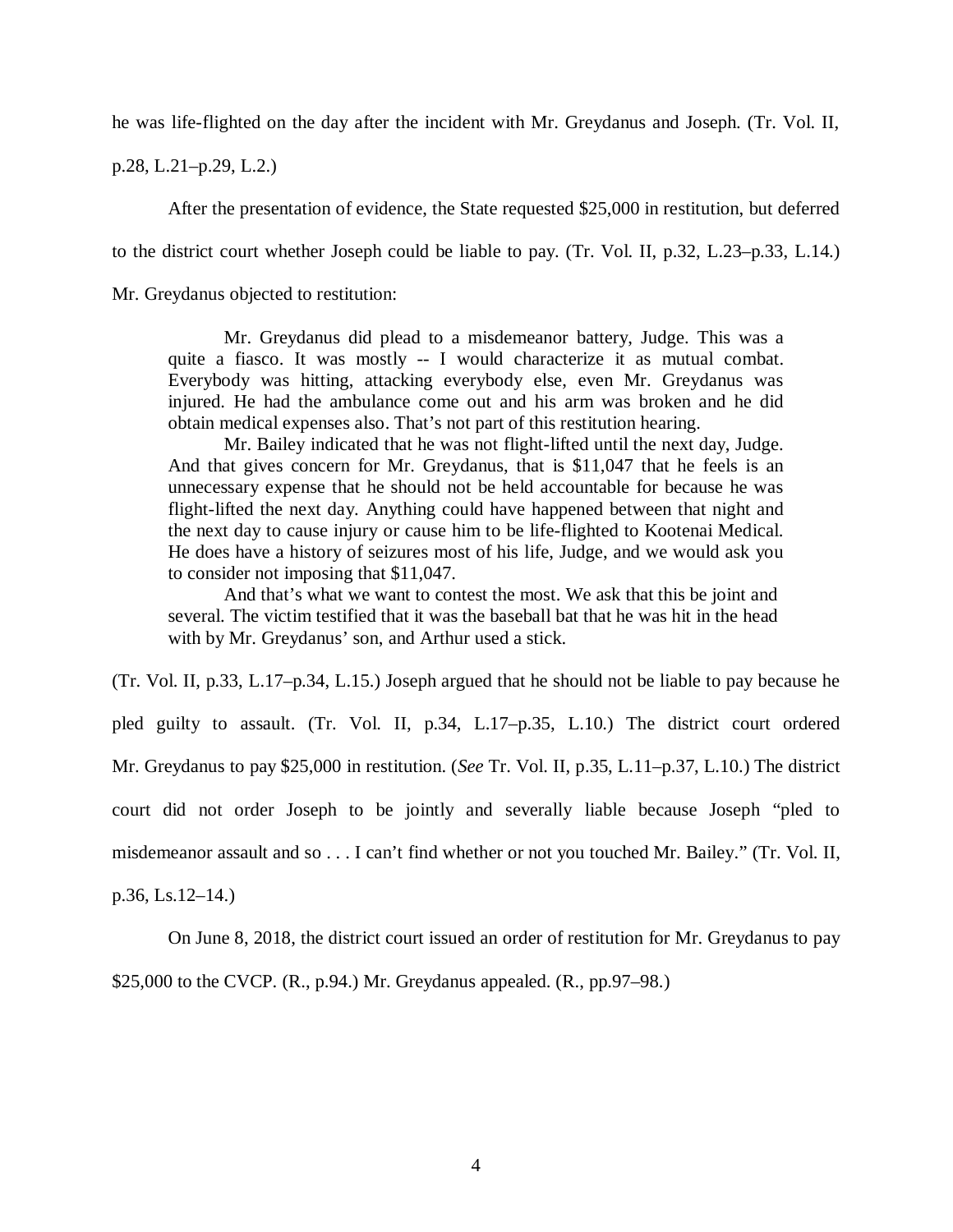## ISSUE

Did the district court abuse its discretion by ordering Mr. Greydanus to pay \$25,000 in restitution to the CVCP?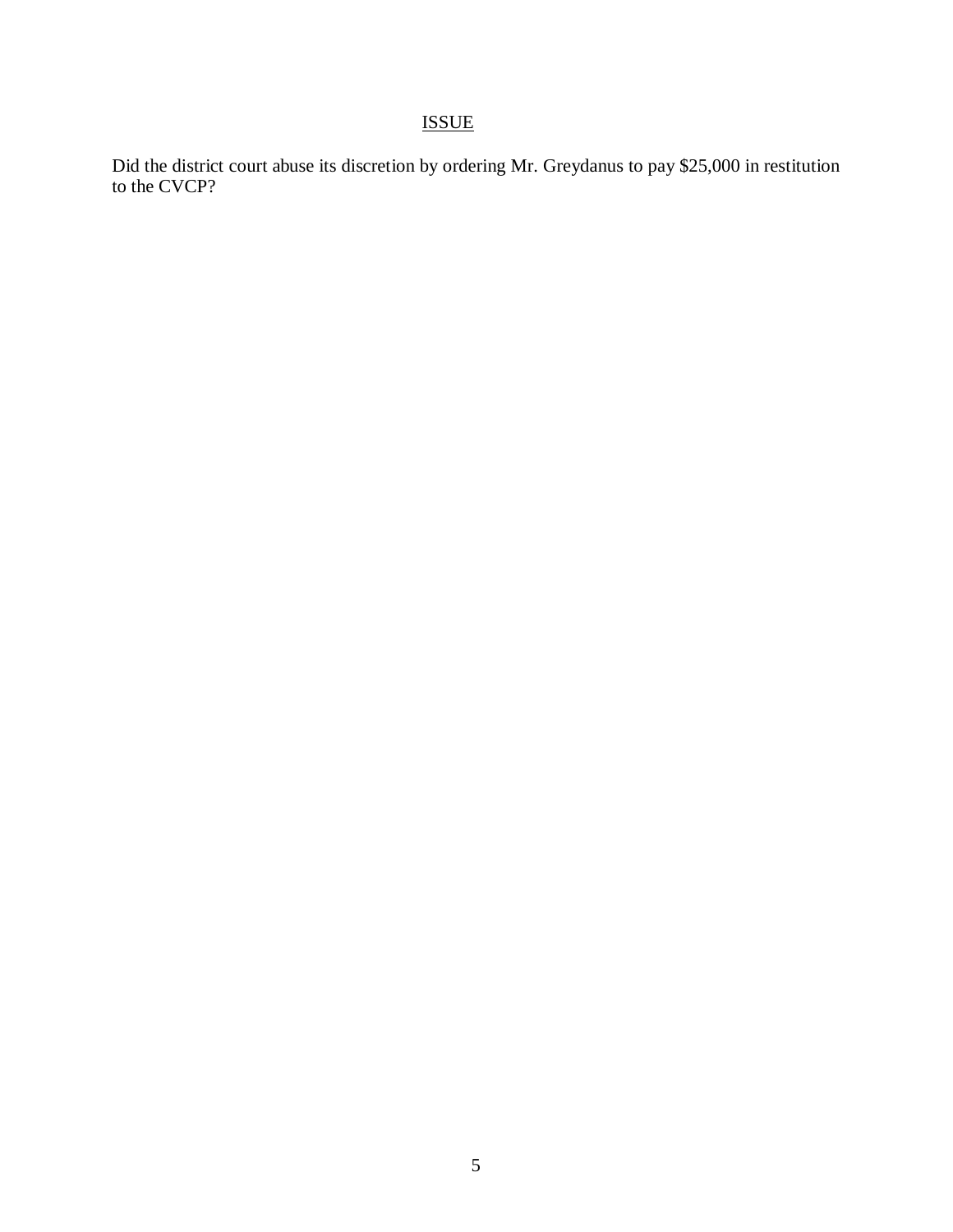#### ARGUMENT

### The District Court Abused Its Discretion By Ordering Mr. Greydanus To Pay \$25,000 In Restitution To The CVCP

#### A. Introduction

Mr. Greydanus submits the district court failed to apply the correct legal standards and thus abused its discretion by ordering him to pay the full amount of restitution. He argues that the district court should not have ordered him to pay \$11,047.97 in Life Flight expenses because the State failed to establish causation.

#### B. Standard Of Review

The decision regarding whether to order restitution, and in what amount, is within the district court's discretion and is guided by consideration of the factors set forth in Idaho Code section 19-5304(7). *State v. Richmond,* 137 Idaho 35, 37 (Ct. App. 2002). The issue of causation in restitution cases is a question of fact to be decided by the trial court. *See Cramer v. Slater,* 146 Idaho 868, 875 (2009). The district court's factual findings with regard to restitution will not be disturbed on appeal if supported by substantial evidence. *State v. Lombard,* 149 Idaho 819, 822 (Ct. App. 2010).

*State v. Corbus*, 150 Idaho 599, 602 (2011). Substantial evidence is "relevant evidence as a reasonable mind might accept to support a conclusion." *State v. Wisdom*, 161 Idaho 916, 919, 393 P.3d 576, 579 (2017) (quoting *State v. Straub*, 153 Idaho 882, 885 (2013)).

"To determine whether the district court abused its discretion, this Court evaluates whether the district court: (1) correctly perceived the issue as one of discretion; (2) acted within the outer boundaries of its discretion and consistently with relevant legal standards; and (3) reached its decision by an exercise of reason." *Id.*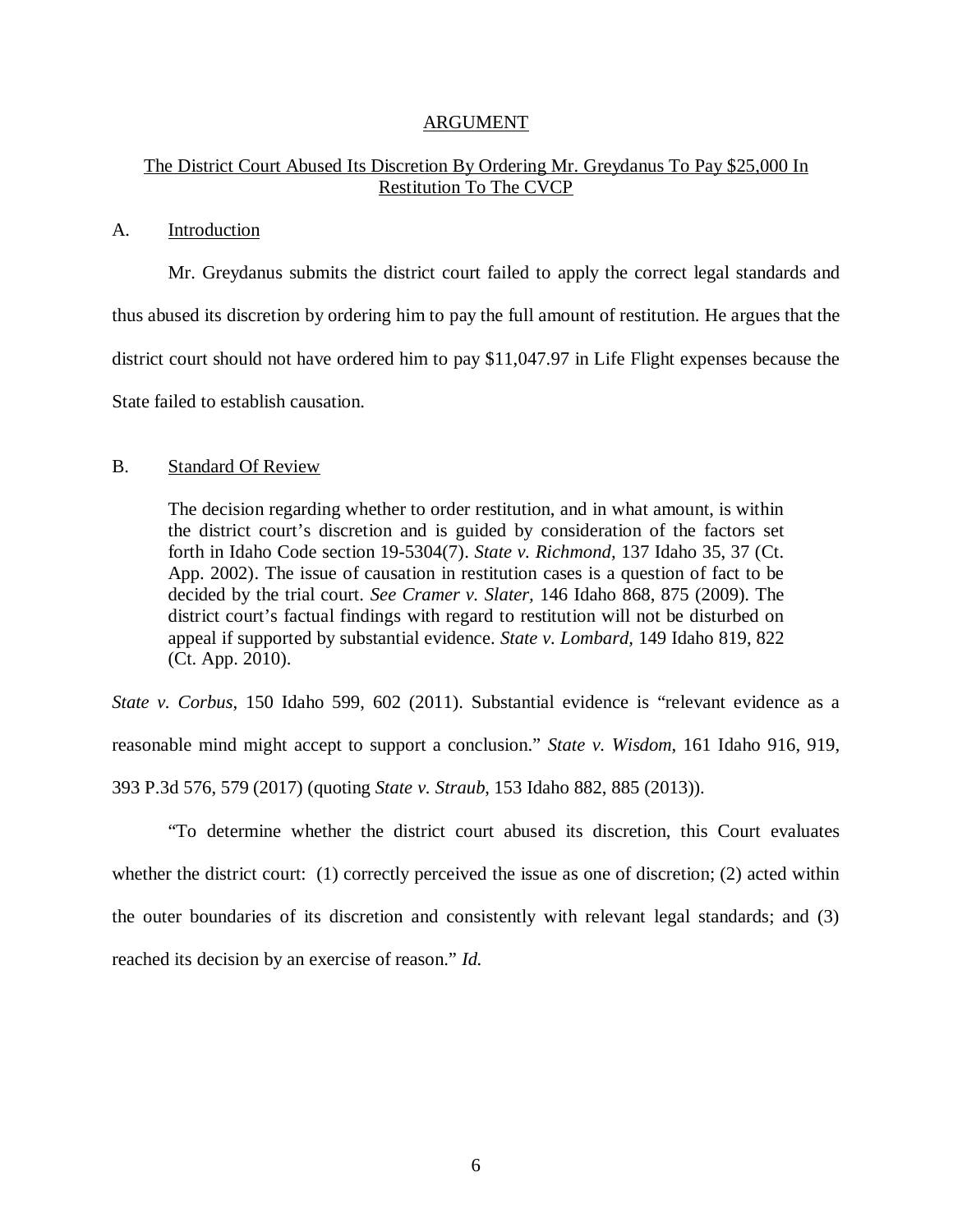## C. The State Did Not Establish Causation For Mr. Bailey's Life Flight Medical Expenses

"Idaho Code § 19-5304(2) authorizes the sentencing court to order a defendant to pay restitution for economic loss to the victim of a crime." *State v. McNeil*, 158 Idaho 280, 283 (Ct. App. 2014). "Victim" means the "directly injured victim," which in turn means "a person . . . who suffers economic loss or injury as the result of the defendant's criminal conduct and shall also include the immediate family of a minor  $\ldots$  ... ." I.C. § 19-5304(1)(e). Economic loss "includes, but is not limited to, . . . direct out-of-pocket losses or expenses, such as medical expenses resulting from the criminal conduct . . . ." I.C. § 19-5304(1)(a). "Economic loss shall be based upon the preponderance of evidence submitted to the court by the prosecutor, defendant, victim or presentence investigator. . . . [T]he court may consider such hearsay as may be contained in the presentence report, victim impact statement or otherwise provided to the court." I.C. § 19-5304(6).

"The restitution statute is not so broad, however, as to authorize compensation for *every* expenditure that a victim may personally deem reasonable or necessary as a response to a crime." *State v. Card*, 146 Idaho 111, 114 (Ct. App. 2008). The State bears the burden to show "that the expenses were reasonable and necessary to treat injuries caused by defendant's criminal conduct." *Id.* at 114–15. "[I]n order for restitution to be appropriate, there must be a causal connection between the conduct for which the defendant is convicted and the injuries suffered by the victim." *Wisdom*, 161 Idaho at 921.

Causation "rests on tort law principles." *Id.* (citing *State v. Lampien*, 148 Idaho 367, 374 (2009)). "[C]ausation consists of actual cause and true proximate cause." *Id.* (quoting *Corbus*, 150 Idaho at 602). The inquiry for actual cause "centers factually on whether a particular event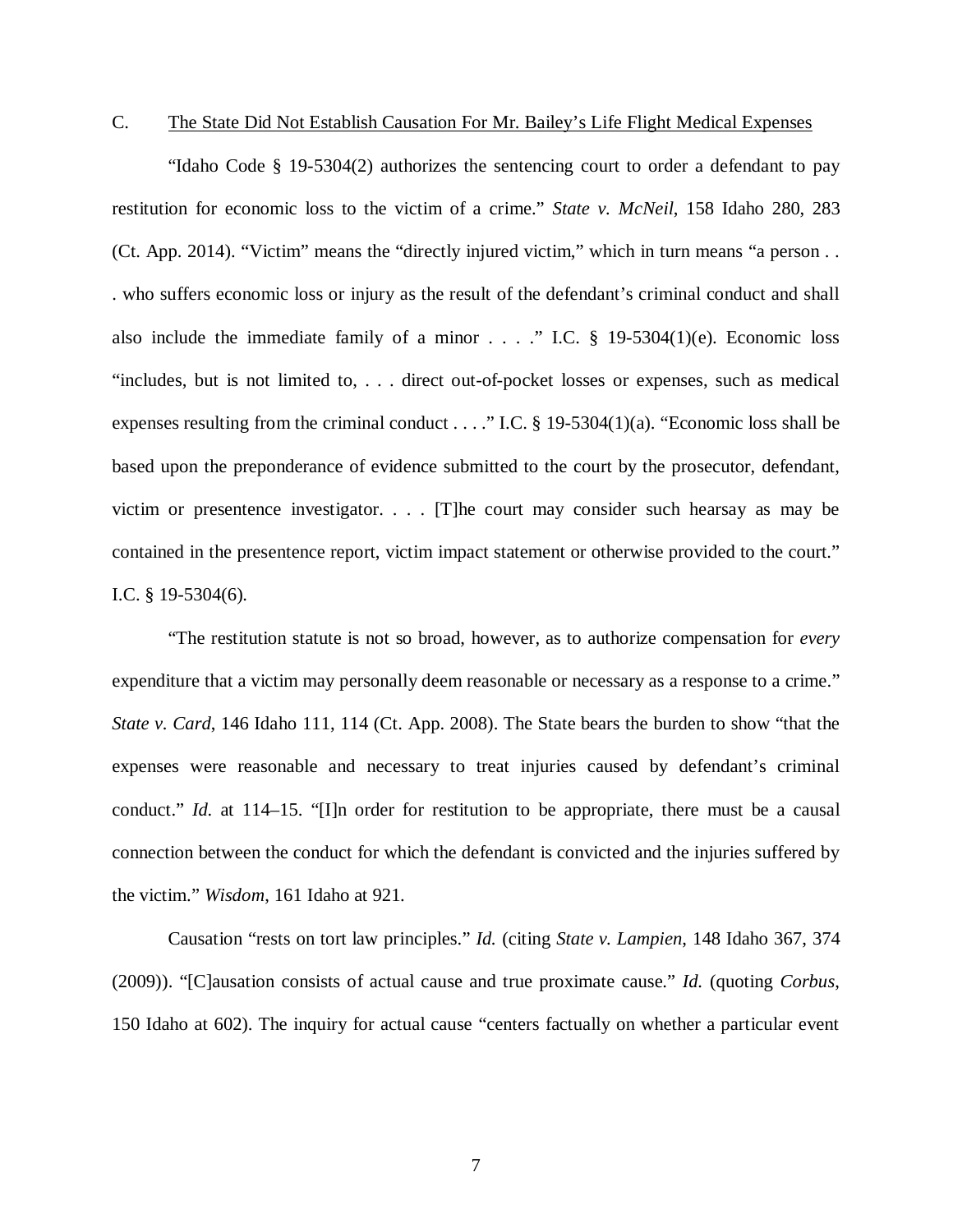produced a particular consequence." *Wisdom*, 161 Idaho at 921. There are two tests used to determine actual cause:

"The 'but for' test is used in circumstances where there is only one actual cause or where two or more possible causes were not acting concurrently." *Corbus*, 150 Idaho at 602. However, "where there are multiple independent forces that may have caused or contributed to the harm," the substantial factor test is used. *Doe v. Sisters of Holy Cross*, 126 Idaho 1036, 1040 (Ct. App. 1995) (citing *Manning v. Twin Falls Clinic & Hosp., Inc.*, 122 Idaho 47, 51 (1992); *Fussell v. St. Clair*, 120 Idaho 591, 595 (1991)). The "substantial factor" test is established if the conduct was a substantial factor in bringing about the injury, even if two or more possible causes may have produced the injury. *Manning*, 122 Idaho at 51; *see also* 57A AM. JUR. 2d *Negligence* § 458 (2017).

*Wisdom*, 161 Idaho at 921. The State must present actual evidence of causation. Even if causation is "entirely plausible" based on the facts, "[s]peculative argument" is insufficient. *McNeil*, 158 Idaho at 284.

Here, Mr. Greydanus asserts the State failed to establish actual cause for the Life Flight expenses. As argued by his attorney, Mr. Bailey has a history of seizures and epilepsy, so "[a]nything could have happened between that night and the next day to cause injury or cause him to be life-flighted . . . ." (Tr. Vol. II, p.34, Ls.5–7.) As such, the State has failed to show Mr. Greydanus's criminal conduct in hitting Mr. Bailey with a stick caused him to be life-flighted on the day after the injury. The district court therefore did not have substantial and competent evidence and, as a result, did not apply the correct legal standards by ordering Mr. Greydanus to pay \$25,000 in restitution to the CVCP. Mr. Greydanus maintains the district court's restitution order for the full amount was an abuse of discretion.